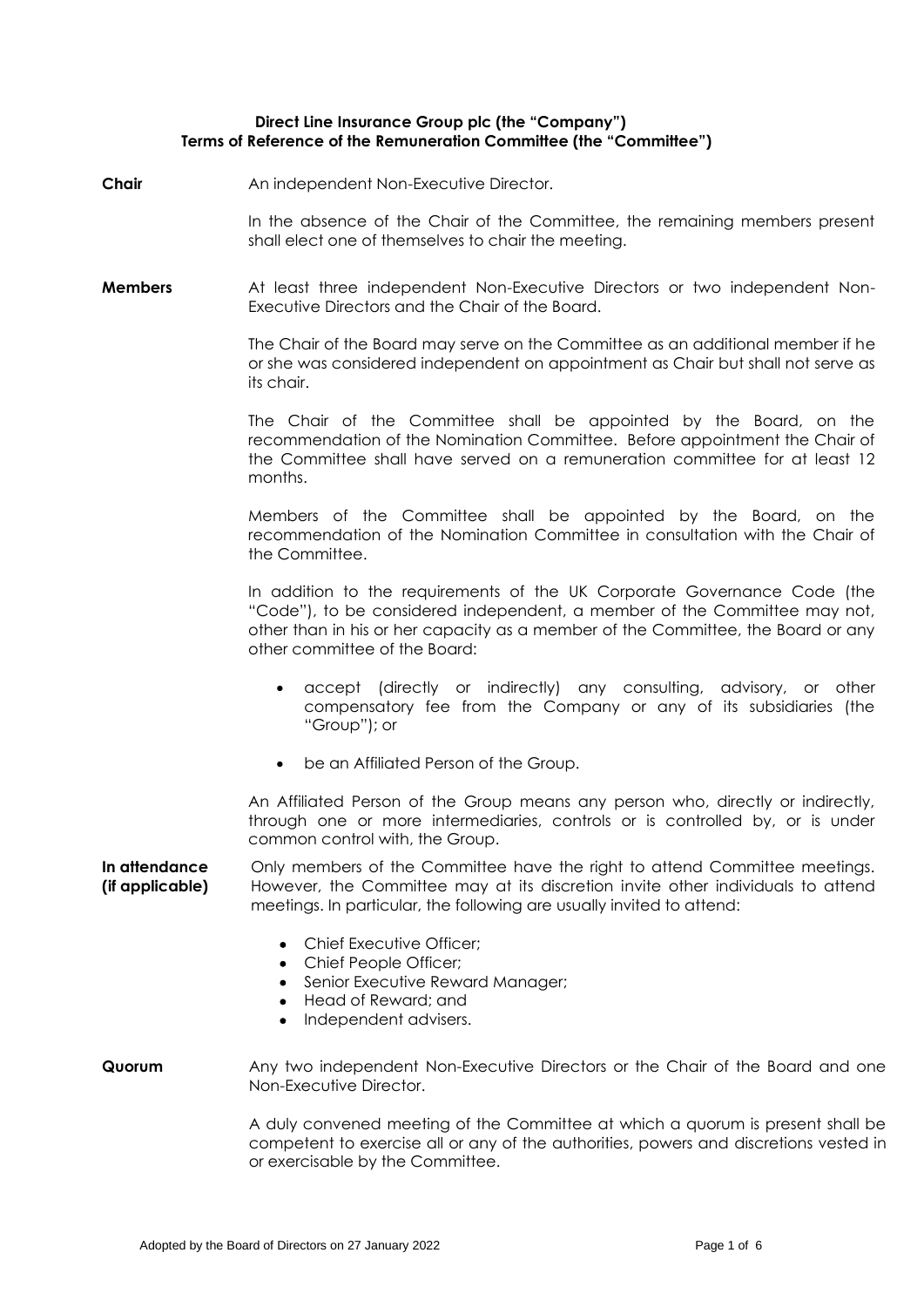- **Meeting frequency** The Committee shall meet at least four times a year at appropriate times in the reporting and compensation cycle and otherwise as required.
- **Secretary** The Company Secretary, or his or her nominee, shall act as Secretary of the Committee unless the Committee determine otherwise.
- **1. Main**  The Committee will be responsible for:

# **responsibilities**

- 1.1 determining the policy for Executive Director remuneration and setting remuneration for the Chair of the Board, Executive Directors and Senior Management (as defined in the Code and/or the accompanying Guide on Board effectiveness from time to time) and other staff whose professional activities have a material impact on the Group's risk (including, but not limited to, Solvency II Staff, the list of whom should be approved by the Committee annually);
- 1.2 reviewing workforce remuneration and related polices, and the alignment of incentives and rewards with culture, taking these into account when setting the policy for Executive Director remuneration;
- 1.3 assisting on such other matters as may be referred to it by the Board; and
- 1.4 reporting to the Board, identifying any matters within its remit in respect of which it considers that action or improvement is needed and making recommendations as to the steps to be taken.

The Committee will operate under delegated authority from the Board and has full power to make decisions concerning matters referred to in these terms of reference, whilst any matters included in the Schedule of Matters Reserved must be referred to the Board and any matters specifically within the terms of reference of other Committees of the Board will be dealt with by such Committees.

All other matters will be dealt with by the Chief Executive Officer or their delegates under the general management authority delegated by the Board.

**2. Detailed**  The detailed responsibilities of the Committee are set out below.

#### **responsibilities Remuneration Policy**

- 2.1 Determining the policy for Executive Director remuneration and setting remuneration for Executive Directors, the Company's Chair and Senior Management, including pension rights (including determining which elements of remuneration should be pensionable) and any compensation payments.
- 2.2 The Board itself or, where required by the Articles of Association, the shareholders should determine the remuneration of the Non-Executive Directors within the limits set in the Articles of Association. No Director or senior manager shall be involved in deciding their own remuneration outcome.
- 2.3 Developing and monitoring of a formal policy for post-employment shareholding requirements encompassing both unvested and vested shares.
- 2.4 Receiving reports from the Risk function and/or the Board Risk Committee on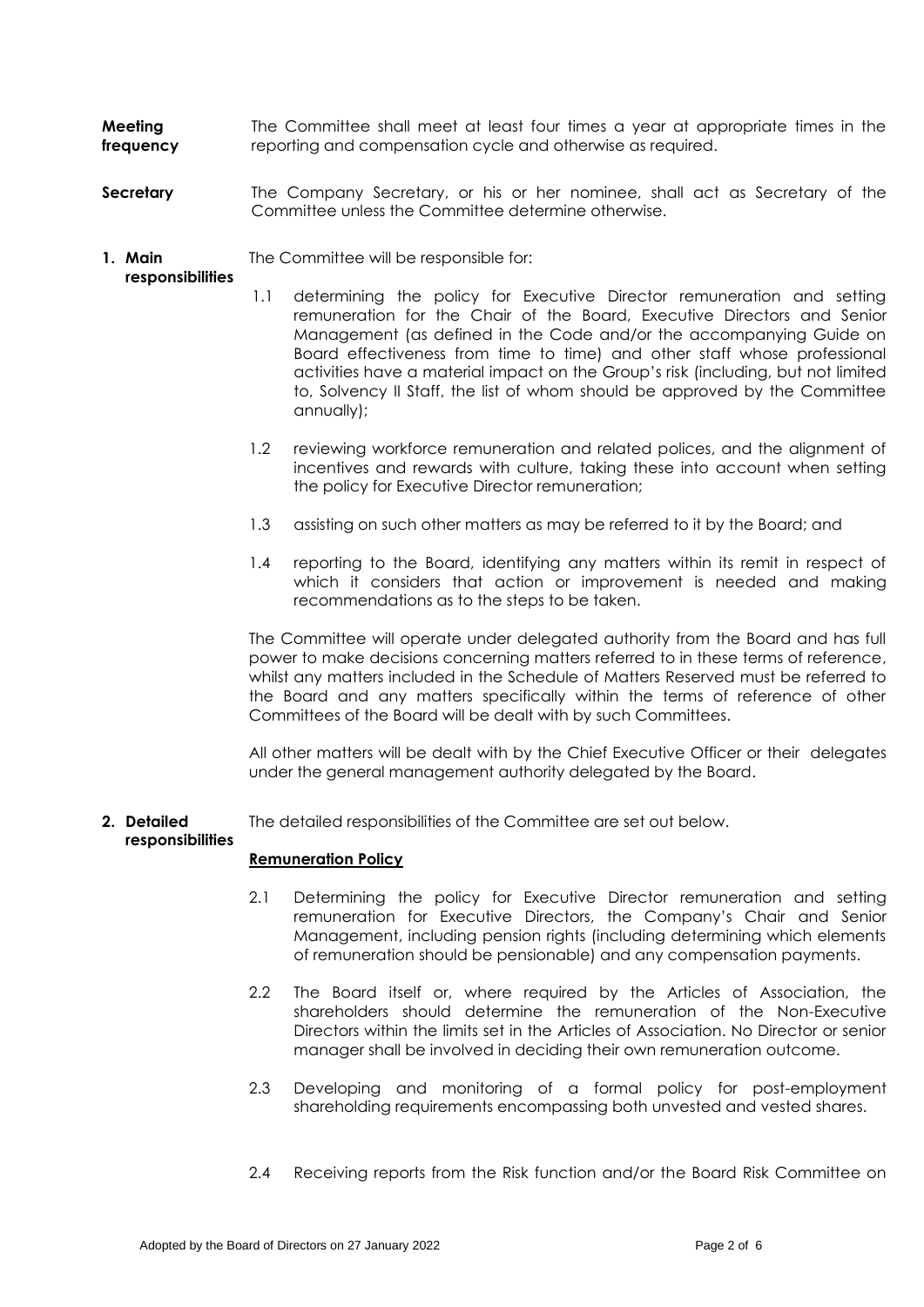the implications of the remuneration policy for risk and risk management and will receive and consider advice from the Board Risk Committee on risk weightings and adjustments to be applied to performance objectives and remuneration arrangements.

- 2.5 Receiving reports from the Finance function and/or the Audit Committee on the implications for remuneration or remuneration policy arising from Group strategy or performance.
- 2.6 The Chair of the Committee will liaise with the Chairs of the Board Risk Committee and the Audit Committee as to the most appropriate way for the two preceding provisions to be dealt with between the respective committees from time to time.
- 2.7 In determining such policy, take into account all factors which it deems necessary including relevant legal and regulatory requirements, the provisions and recommendations of the Code and associated guidance. The objective of such policy shall be to attract, retain and motivate executive management of the quality required to run the Company successfully without paying more than is necessary, having regard to views of shareholders and other stakeholders. The remuneration policy should have regard to the risk appetite of the Company and alignment to the Company's long term strategic goals. A significant proportion of remuneration should be structured so as to link rewards to corporate and individual performance and designed to promote the long-term success of the Company and having due regard to the Company's strategy and culture.
- 2.8 Ensure that the Company operates within the shareholder approved remuneration policy. It shall also seek shareholder approval for the renewal of the policy (subject to such recommended amendments as it considers appropriate) at least at every third Annual General Meeting ("AGM").

# **Remuneration arrangements**

- 2.9 Approving the Group's remuneration governance framework and its application across the Group. The Committee will receive periodic reports on the remuneration governance arrangements applying across the organisation and the underpinning performance management approach.
- 2.10 Approving the design of, and determining targets for, any performancerelated pay schemes approved by shareholders and operated by the Group. The Committee will also have responsibility for approving the total annual payments made under such schemes, including the application of relevant performance criteria and the phasing of awards.
- 2.11 In determining remuneration arrangements, the Committee will ensure that the arrangements take account of the Group's financial situation and future prospects and that account is taken of market comparisons and practice, as well as any other relevant guidance.
- 2.12 When setting remuneration policy for Directors, review and have regard to pay and employment conditions across the Company or Group, including Senior Management, especially when determining annual salary increases.
- 2.13 Within the terms of the agreed policy and in consultation with the Chair of the Board and/or Chief Executive Officer as appropriate, determining the total individual remuneration package of each Executive Director, the Company Chair, Senior Management and any other person specifically within the remit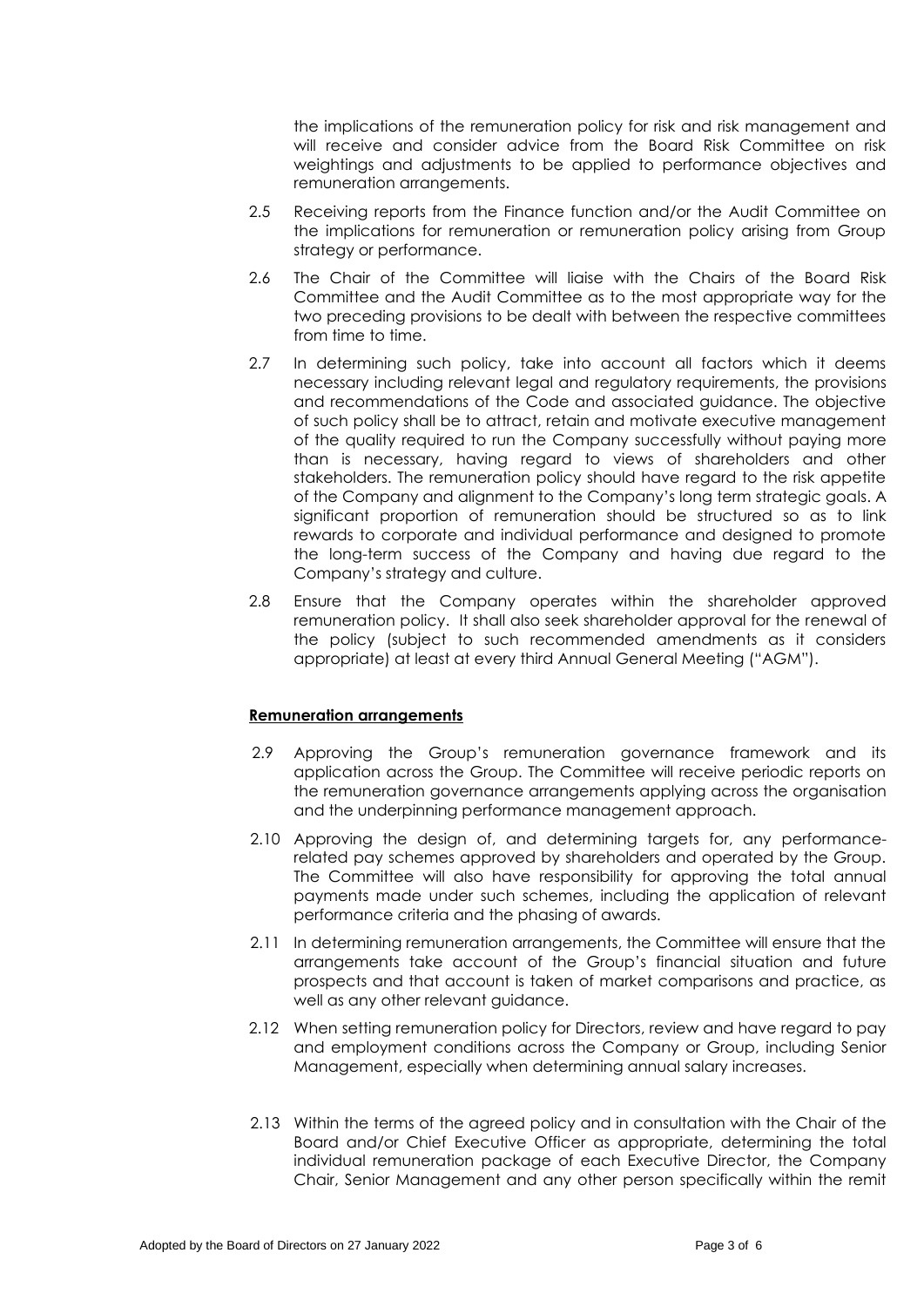of the Committee, including bonuses, incentive payments and share options or other share awards, as applicable.

- 2.14 The remuneration of the Group Head of Audit is to be determined by the Committee after having received the recommendation of the Chair of the Audit Committee.
- 2.15 The remuneration of the Chief Risk Officer is to be determined by the Committee after having received the recommendation of the Chief Executive Officer with input from the Chair of the Board Risk Committee.
- 2.16 Determining any recruitment and promotion payments for Executive Directors, or of Senior Management, and having oversight of payments to other senior executives whose salary exceeds £200,000 or whose total remuneration exceeds or may exceed £350,000.
- 2.17 Determining the policy on termination payments. The Committee will also be responsible for making recommendations to the Board on any termination payments for Executive Directors and Senior Management. In doing so the Committee shall have regard to the overall termination policy of the Group, the terms of the service contract and reasons for termination. The Committee will ensure that any payments made are reasonable, that failure is not rewarded and that the duty to mitigate loss is appropriately recognised.
- 2.18 Overseeing any major changes in employee benefits structures throughout the Group.
- 2.19 Agreeing the policy for authorising claims for expenses from the Chief Executive Officer and Chair of the Board.
- 2.20 Appointing any remuneration consultants in respect of advice provided to the Committee.

# **Share schemes**

- 2.21 Reviewing the design of all share incentive plans for approval by the Board and shareholders, where required. For any such plans, determining each year whether awards will be made, and if so, the total value of such awards, the individual awards to Executive Directors and other Senior Management and the performance targets to be used.
- 2.22 Reviewing performance against performance targets at the end of each performance period and determining the proportion of awards that should vest.
- 2.23 Receiving advice from the Risk function and Board Risk Committee on vesting of long term incentives and deferred awards and the application of performance adjustment and clawback including cash awards.
- 2.24 Taking such action as falls to the Committee under the terms of the Group's executive share option schemes' and other incentive schemes' rules, to satisfy the exercising of those awards.
- 2.25 Keeping under review the Group's employee share schemes in the light of legislative and market developments and the overall remuneration policy of the Group.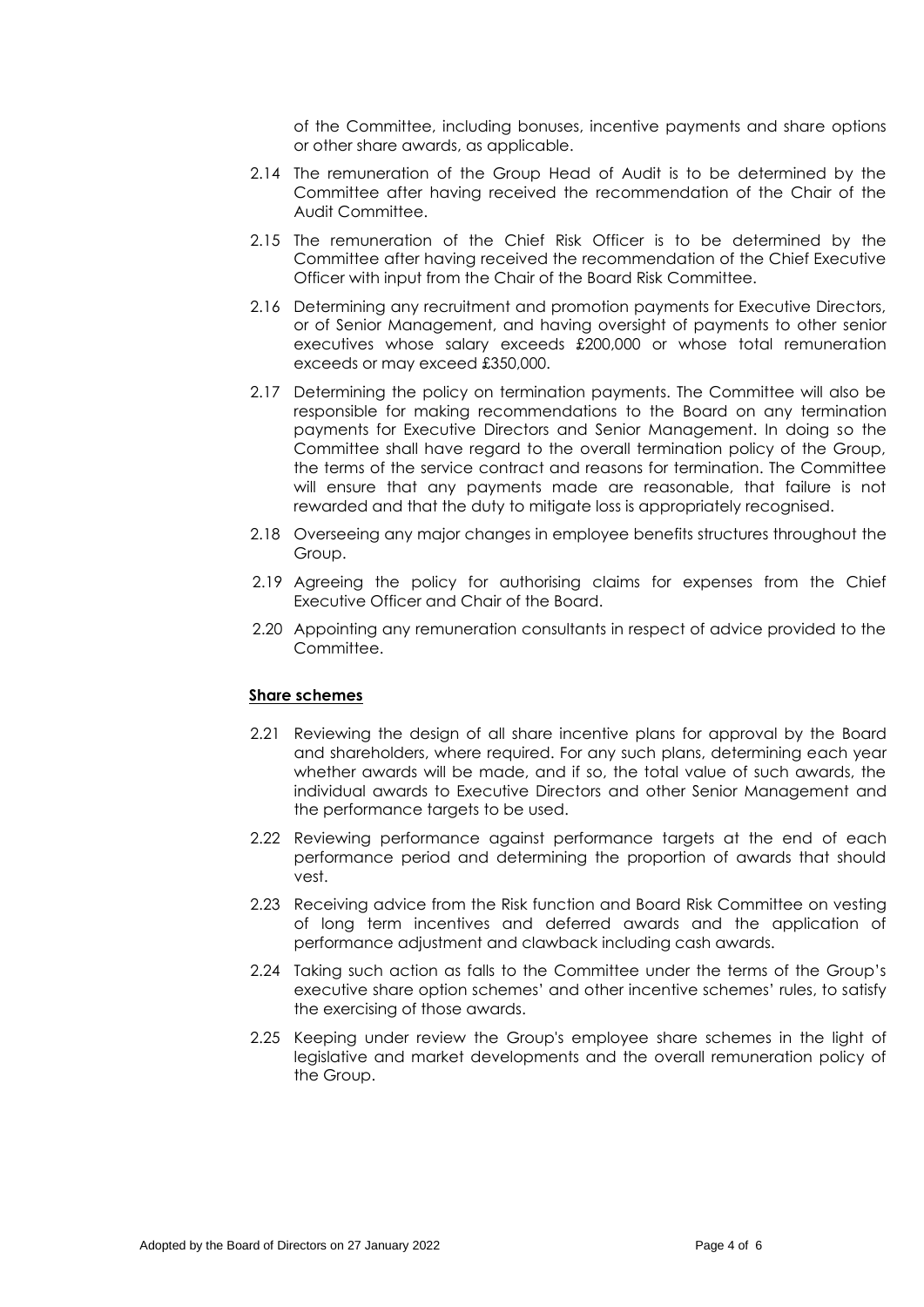## Governance and The Committee shall: **resources**

- 3.1 have access to sufficient resources in order to carry out its duties, including access to the Company Secretariat and Human Resource functions for assistance as required;
- 3.2 be provided with appropriate and timely training, both in the form of an induction programme for new members and on an ongoing basis for all members;
- 3.3 give due consideration to laws and regulations the provisions of the Code, the requirements of the UK Listing Authority's Listing, Prospectus and Disclosure and Transparency Rules, the Market Abuse Regulation, the Senior Managers and Certification Regime and any other applicable rules, as appropriate;
- 3.4 oversee any investigation of activities which are within its terms of reference; and
- 3.5 arrange for periodic reviews of its own performance and, at least annually, review its constitution and terms of reference to ensure it is operating effectively and recommend any changes it considers necessary to the Board for approval.

The Committee is authorised to:

- 3.6 seek any information it requires from any employee or contractor of the Group in order to perform its duties;
- 3.7 obtain, at the Group's expense, outside legal or other professional advice on any matter within its terms of reference;
- 3.8 call any employee or request any contractor to be questioned at a meeting of the Committee as and when required;
- 3.9 have the right to publish in the Annual Report and Accounts details of any issues that cannot be resolved between the Committee and the Board;
- 3.10 be exclusively responsible for establishing the selection criteria, selecting appointing and setting the terms of reference for any remuneration consultants who advise the Committee; and
- 3.11 obtain reliable, up-to-date information about remuneration in other companies of comparable scale and complexity. To help fulfil its obligations, the Committee shall have full authority to appoint remuneration consultants and to commission or purchase any reports, surveys or information which it deems necessary at the expense of the Company but within any budgetary restraints imposed by the Board.